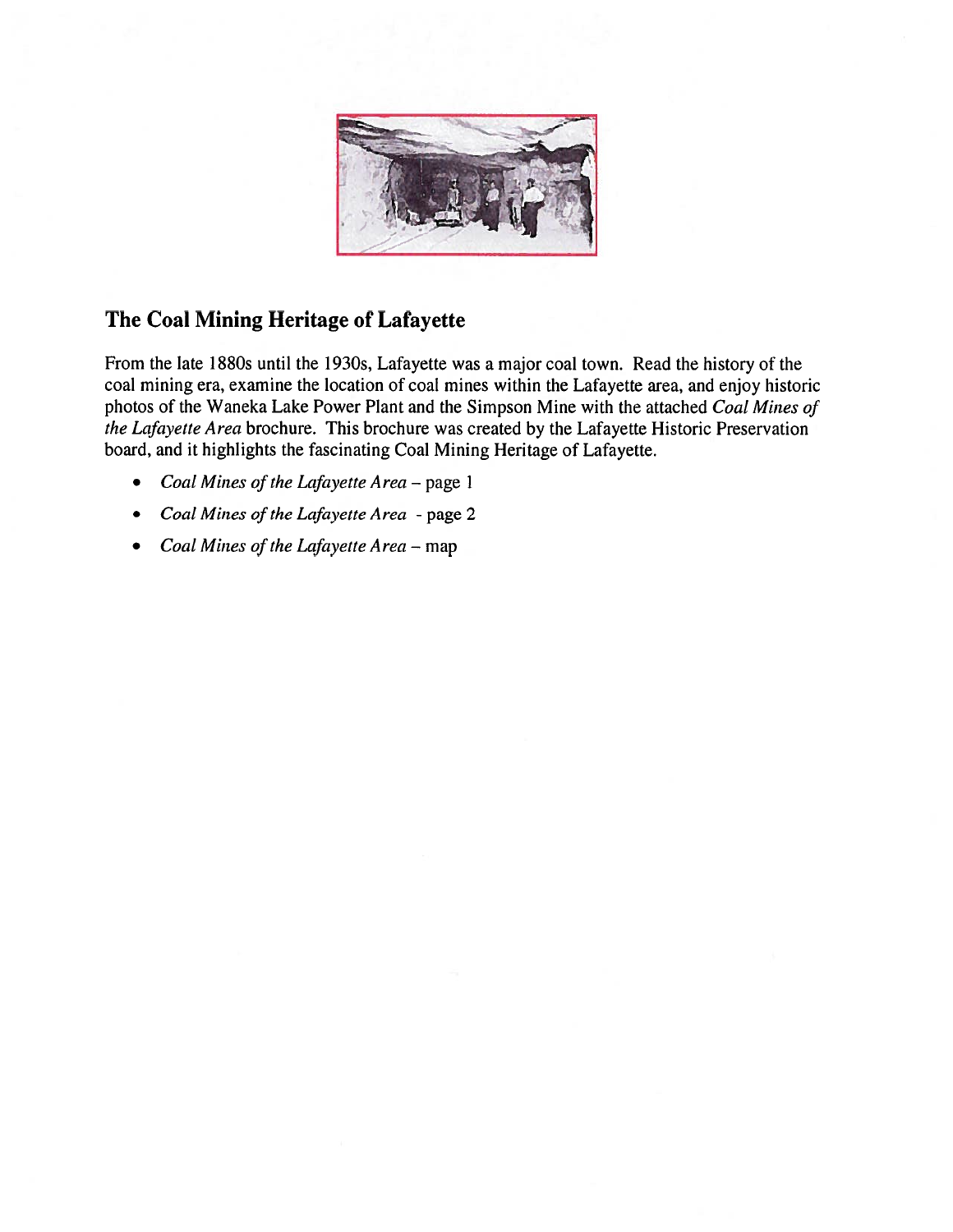European, Hispanic, Italian, and Swedish workers and their families. Local farmers and ranchers European, Hispanic, Italian, and Swedish workers and their families. Local farmers and ranchers also shared in the coal boom and worked as miners in the winter when coal production was high and agricultural work slow. A sense of this ethnic diversity can be gained by walking through the hard, families were fun-loving and many social activities centered around schools and churches. also shared in the coal boom and worked as miners in the winter when coal production was high and agricultural work slow. A sense of this ethnic diversity can be gained by walking through the Lafayette cemetery at Baseline and 111th Street. The variety of family names gives a sense of the many nationalities that have contributed to Lafayette's history. Although the mining life was hard, families were fun-loving and many social activities centered around schools and churches. Lafayette cemetery at Baseline and 111th Street. The variety of family names gives a sense of the many nationalities that have contributed to Lafayette's history. Although the mining life was community comprised of many ethnic groups, including Welsh, English, Scottish, Irish, central community comprised of many ethnic groups, including Welsh, English. Scottish, Irish, central Lafayette. The mines required far more labor than was available locally and quickly attracted Lafayette The mines required far more labor than was available locally and quickly attracted experienced miners and laborers from Europe and other parts of the U.S. The result was a experienced miners and laborers from Europe and other parts of the U.S. The result was a This legacy continues today as Lafayette remains one of the most diverse and interesting The social legacy. The social legacy of mining is equally important to contemporary The social legacy. The social legacy of mining is equally important to contemporary This legacy continues today as Lafayette remains one of the most diverse and interesting communities along the Front Range. communities along the Front Range.

### **Further Reading** Further Reading

- Geological Survey, Division of Minerals and Geology, Department of Natural Resources, Geological Survey, Division of Minerals and Geology, Department of Natural Resources, Carroll, C.J. and M.A. Bauer. 2002. Historic coal mines of Colorado. Denver: Colorado Carroll, C.J. and M.A. Bauer. 2002. Historic coal mines of Colorado. Denver: Colorado Information Series 64. Information Series 64.
- Colton, R.B., and R.L. Lowrie. 1973. Map showing mined areas of the Boulder-Weld coalfield. Colton, R B., and R.L. Lowrie. 1973 Map showing mined areas of the Boulder-Weld coalfield Conarroe, C. 2001 Coal mining in Colorado's northern field. Lafayette, CO: Conarroe Colorado: U.S. Geological Survey Miscellaneous Field Studies Map MF—513. Colorado: U.S. Geological Survey Miscellaneous Field Studies Map MF-513.
	- Conarroe, C. 2001. Coal mining in Colorado's northern field. Lafayette, CO: Conarroe<br>Companies.<br>Hutchison, J.D. 1994. Survey and settlement: Lafayette, Colorado. Lafayette, CO: Morrell Hutchison, J.D. 1994. Survey and settlement: Lafayette, Colorado. Lafayette, CO: Morrell
- Graphics.<br>Lowrie, R.L. 1966. *Analysis of the coal industry in the Boulder-Weld coal field*. Colorado: U.S.
	- Lowrie, R.L. 1966. Analysis of the coal industry in the Boulder-Weld coal field. Colorado: U.S. Bureau of Mines Report of Investigations 6726. Bureau of Mines Report of Investigations 6726.
- Myers, A.R., J.B. Hansen, R.A. Lindvall, J.B. Ivey, and J.L. Hynes. 1975. Coal mine subsidence Myers, A.R., J.B. Hansen, R.A. Lindvall, J.B. Ivey, and J.L. Hynes. 1975. Coal mine subsidence and land use in the Boulder-Weld coalfield, Boulder and Weld Counties, Colorado. Denver: and land use in the Boulder-Weld coalfield, Boulder and Weld Counties, Colorado. Denver. Colorado Geological Survey, Environmental Geology Series EG-9. Colorado Geological Survey, Environmental Geology Series EG—9.
	- counties, Colorado. Denver: United States Geological Survey, Geologic Investigations Series<br>1-2735. counties, Colorado. Denver United States Geological Survey, Geologic Investigations Series locations of mine shafts, adits, air shafts, and bedrock faults, and thickness of overburden locations of mine shafts, adits. air shafts, and bedrock faults, and thickness of overburden Roberts, S.B., J.L. Hynes, and C.L. Woodward. 2001. Maps showing the extent of mining, above abandoned coal mines in the Boulder-Weld coal field, Boulder, Weld, and Adams Roberts, S.B., J.L. Hynes, and C.L. Woodward. 2001. Maps showing the extent of mining, above abandoned coal mines in the Boulder-Weld coal field, Boulder, Weld, and Adams
- Smith, P. 1989, Once a coal miner. The story of Colorado's northern coal field. Boulder, CO: Smith, P. 1989 Once a coal miner: The story of Colorado's northern coal field. Boulder, CO: Pruett Publishers. Pruett Publishers.

Credits and sources. This map was compiled from digital sources by Kenneth E. Foote and Credits and sources. This map was compiled from digital sources by Kenneth E. Foote and quality and completeness of each of these sources varies, so the position of features on this final Anna Milan of the Department of Geography at the University of Colorado at Boulder. Text is by the digital files are online at http://energy.cr.usgs.gov/other/frip/index.htm. Digital maps of rivers, Information Services at www.co.boulder.co.us/gis/. Local roads are from the 2002 update of the quality and completeness of each of these sources varies, so the position of features on this final the digital files are online at http://energy.cr.usgs.gov/other/frip/index.htm. Digital maps of rivers. Anna Milan of the Department of Geography at the University of Colorado at Boulder. Text is by available from the United States Geological Survey (Roberts, Hynes, and Woodward 2001) and Information Services at www.co.boulder.co.us/gis/ Local roads are from the 2002 update of the available from the United States Geological Survey (Roberts, Hynes, and Woodward 2001) and 2000 TIGER maps produced by the United States Bureau of Census at www.census.gov. The 2000 TIGER maps produced by the United States Bureau of Census at www.census.gov. The water bodies, railroads and major roads were downloaded from Boulder County Geographic water bodies, railroads and major roads were downloaded from Boulder County Geographic Geological Survey (Carroll and Bauer 2002). The locations of mine extents and faults are Kenneth E. Foote and Vicki Trumbo. The mine locations are available from the Colorado Geological Survey (Carroll and Bauer 2002). The locations of mine extents and faults are Kenneth E. Foote and Vicki Trumbo. The mine locations are available from the Colorado map should be read as approximate rather than absolute. map should be read as approximate rather than absolute. Photographs of Black Diamond Fuel crew; the Simpson Mine; East Cleveland Street from the Kenneth E. Foote. Photographs used with permission; all rights reserved. Thanks to Glenda and Photographs of Black Diamond Fuel crew; the Simpson Mine; East Cleveland Street from the Kenneth E Foote. Photographs used with permission all rights reserved. Thanks to Glenda and Phil Chermak, Stephanie Schmidt, Andy Patten, Dean and Norma Ross, Cathleen Norman, and Simpson mine; and Simpson camp courtesy of the Lafayette Miner's Museum. Photographs of Phil Chermak, Stephanie Schmidt. Andy Patten, Dean and Norma Ross, Cathleen Norman. and Simpson mine, and Simpson camp courtesy of the Lafayette Miner's Museum Photographs of the Waneka Lake power plant courtesy of Dean and Norma Ross. All other photographs by the Waneka Lake power plant courtesy of Dean and Norma Ross All other photographs by Stephen Roberts for providing help with this project. Stephen Roberts for providing help with this project.

Published by the Historic Preservation Board, City of Lafayette, Colorado with the assistance of the Department of Geography at the University of Colorado at Boulder. Published by the Historic Preservation Board, City of Lafayette, Colorado with the assistance of the Department of Geography at the University of Colorado at Boulder. Copyright 2004. Copyright 2004.

Historic Preservation Board, City of Lafayette, Colorado Historic Preservation Board, City of Lafayette, Colorado



# The Coal Mining Heritage of LafayetteThe Coal Mining Heritage of Lafayette

From the late 1880s until the 1930s, Lafayette was a major coal town. Mines in and around From the late 1880s until the 1930s, Lafayette was a major coal town. Mines in and around Lafayette, Louisville, Erie, Superior and Marshall were suppliers of fuel for heating and power Lafayette, Louisville, Erie, Superior and Marshall were suppliers of fuel for heating and power production for several more decades, but the industry passed its peak before the Second production for several more decades, but the industry passed its peak before the Second along the Front Range. Some mines in this Boulder-Weld county coal field continued along the Front Range. Some mines in this Boulder-Weld county coal field continued

World War as natural gas for heating became widely World War as natural gas for heating became widely used and as better grades of coal from more distant used and as better grades of coal from more distant mines became economically competitive. mines became economically competitive.

disappeared from the landscape. The shafts were filled ⋖ mineshaft, provides a faint reminder of the mine. Other disappeared from the landscape. The shafts were filled mineshaft, provides a faint reminder of the mine. Other northwest corner of Baseline and U.S. Highway 287. A evidence still remains of Lafayette's mining heritage in Center and shaped like the winding gear tower over a evidence still remains of Lafayette's mining heritage in moved, or scrapped. New development has covered Center and shaped like the winding gear tower over a moved, or scrapped New development has covered northwest corner of Baseline and U.S. Highway 287. sign, pictured to the left, at the new Black Diamond the town's architecture and place names. You can other traces, as at the Black Diamond mine on the sign, pictured to the left, at the new Black Diamond Much of the evidence of coal mining has since and the heavy equipment and buildings were sold, other traces, as at the Black Diamond mine on the the town's architecture and place names You can Much of the evidence of coal mining has since and the heavy equipment and buildings were sold. explore these features using this map and guide. explore these features using this map and guide

## Coal in Boulder and Weld Counties Coal in Boulder and Weld Counties

Survey for the years 1864 to 2002 lists 1,736 mines in the Survey for the years 1864 to 2002 lists 1,736 mines in the beds underlying approximately 28 percent of the state's beds underlying approximately 28 percent of the state's Coal is one of Colorado's greatest resources with Coal is one of Colorado's greatest resources with land area. An inventory by the Colorado Geological land area. An inventory by the Colorado Geological state of which about 163 were in Boulder and Weld state of which about 163 were in Boulder and Weld counties. The Denver coal basin of which the counties. The Denver coal basin of which the

Boulder-Weld fields are part has the distinction of being one of the first deposits to be mined. Boulder-Weld fields are part has the distinction of being one of the first deposits to be mined. increased demand and better rail transportation in the 1880s and 1890s, companies dug Beginning in the 1860s and 1870s, settlers mined coal for local consumption by digging increased demand and better rail transportation in the 1880s and 1890s, companies dug Beginning in the 1860s and 1870s, settlers mined coal for local consumption by digging horizontal openings called adits into coal seams that were close to the surface. \Nith horizontal openings called adits into coal seams that were close to the surface. With shafts downward into the coal deposits and mined underground. shafts downward into the coal deposits and mined underground.

sandstones, shales, and clays of the Laramie Formation, all being sedimentary deposits dating foot and were never economical to mine; others are as thick as 14 feet and were the layers the sandstones, shales, and clays of the Laramie Formation, all being sedimentary deposits dating foot and were never economical to mine; others are as thick as 14 feet and were the layers the number of seams varies somewhat from place to place. The coal seams are interlayered with back about 80 million years. The seams vary in thickness and quality. Some are as thin as a number of seams varies somewhat from place to place. The coal seams are interlayered with back about 80 million years. The seams vary in thickness and quality. Some are as thin as a miners targeted. The coal varied from sub-bituminous B to sub-bituminous C, meaning its miners targeted. The coal varied from sub-bituminous B to sub-bituminous C, meaning its The coal in the Boulder-Weld fields is mostly bedded in seven seams, although the heating capacity was greater than wood and low-grade lignite coal, but far less than the The coal in the Boulder-Weld fields is mostly bedded in seven seams, although the heating capacity was greater than wood and low-grade lignite coal, but far less than the reating capacity of bituminous and anthracite coals. The best seams in Boulder and heating capacity of bituminous and anthracite coals. The best seams in Boulder and

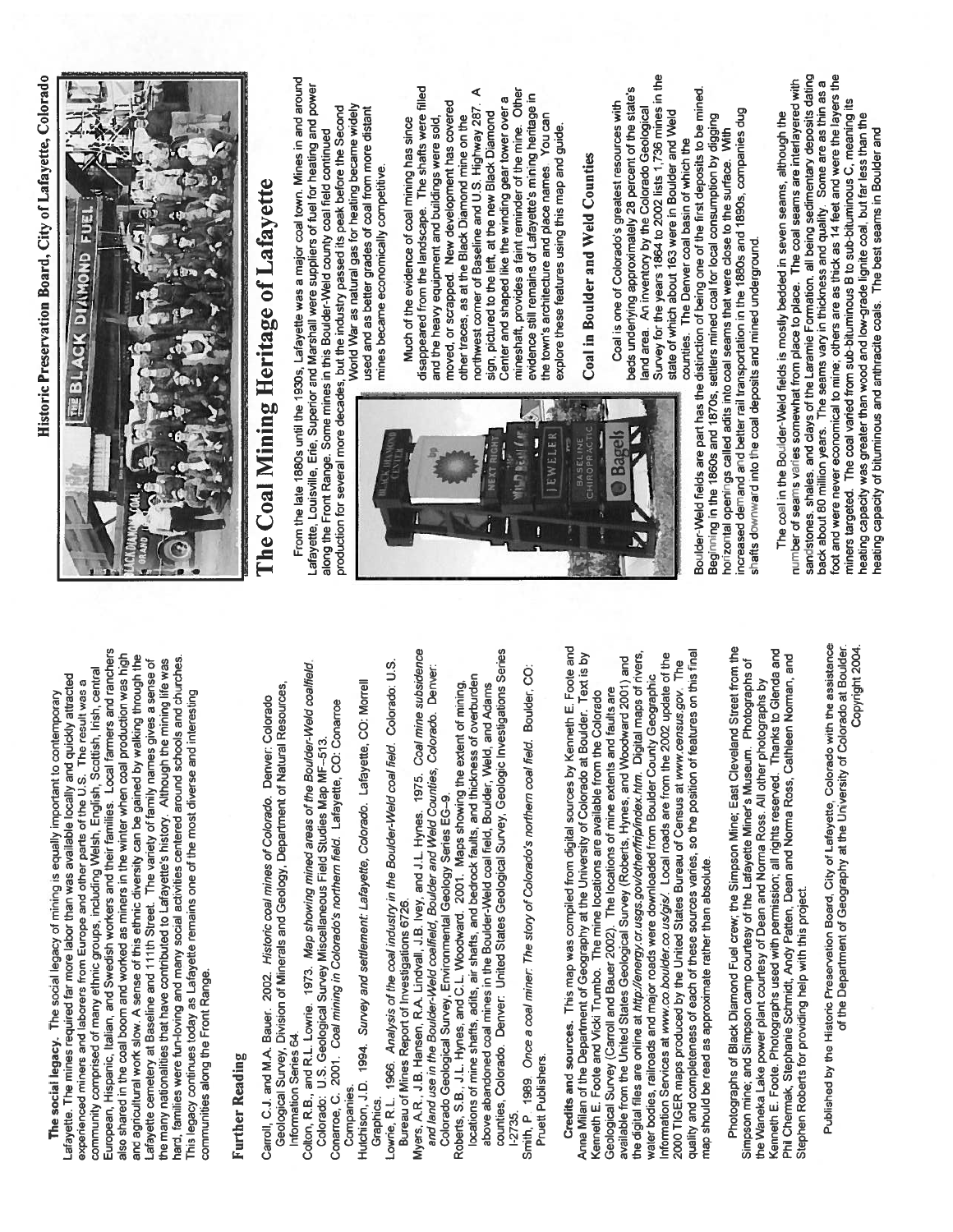Weld counties tended to be the middle layers. Depending on local topography and erosion, Weld counties tended to be the middle layers. Depending on local topography and erosion, these varied in depth from 50 to over 400 feet below the surface. these varied in depth from 50 to over 400 feet below the surface

stopped along fault lines. The coal under  $\begin{pmatrix} 1 & \frac{1}{2}a & \frac{1}{2}a \end{pmatrix}$  William The Legacies of Mining Lafayette also had the disadvantage of its  $\begin{pmatrix} 1 & \frac{1}{2}a & \frac{1}{2}a & \frac{1}{2}a \end{pmatrix}$  The Legacies of Mining **MELD**<br>SOUNTY Greeley<sub>D</sub> were folded and faulted later when the Rockies **Creation** Extendity ADAMS<br>COUNTY of much value, so Lafayette coal tended to be **roomfield** county countined when needed—in the winter months—so product during the period of peak mining, .. ,Lafayette - roomfield disappeared upward or downward. To **Longmont of the move equipment up and BOULDER** Longmont because solid pieces of coal could be fed into Louisville,  $\mathcal{A}$ Loveland ö rose to the west. Subsequent erosion and **Loveland Boulder** powdered. Lump coal was the premier **Boulder LARIMER**<br>COUNTY ouisville **BOULDER**<br>COUNTY These coal beds offered a welcome source of energy down was expensive, so many mines These coal beds offered a welcome source of energy along the Front Range, but had limitations. The seams along the Front Range, but had limitations. The seams that it would not dry out before it could be burned. that it would not dry out before it could be burned. mined when needed-in the winter months-so were folded and faulted later when the Rockies but underground they interrupt the coal seams. but underground they interrupt the coal seams i much value, so Lafayette coal tended to be because solid pieces of coal could be fed into Miners could follow some layers hundreds or Miners could follow some layers hundreds or deposition have hidden most of these faults, deposition have hidden most of these faults, furnaces and boilers Coal powder was not furnaces and boilers. Coal powder was not rose to the west. Subsequent erosion and Lafayette also had the disadvantage of its then encountered faults where the seams then encountered faults where the seams stopped along fault lines. The coal under water content, when it dried, it flaked and even thousands of feet underground, but product during the period of peak mining. even thousands of feet underground, but powdered. Lump coal was the premier disappeared upward or downward. To retunnel and move equipment up and down was expensive, so many mines ৳

## The Coal Mines and Camps The Coal Mines and Camps

The advent of large-scale mining in the 1880s and 1890s changed Lafayette both physically The advent of large-scale mining in the 1880s and 1890s changed Lafavette both physically and socially. The coal boom brought industry to what had been until then a small ranching and and socially. The coal boom brought industry to what had been until then a small ranching and Simpson Mine. Roads and railroads were also developed and expanded to meet the demand Simpson Mine. Roads and railroads were also developed and expanded to meet the demand. farming community. Heavy equipment was needed at the pit heads as seen below at the farming community. Heavy equipment was needed at the pit heads as seen below at the

E. **CONTA** ill

The Simpson mine (above) one of the largest mines in Lafayette was at the east Lafayette was at the east end of Simpson Street and end of Simpson Street and was bordered by a camp The Simpson mine (above) one of the largest mines in was bordered by a camp for miners (right). for miners (nght)

built camps to house built camps to house moved to the area moved to the area workers and their workers and their that some mines So many miners that some mines So many miners families.

to the Lafayette area between 1907 and the opening of the Valmont station in Boulder was on the south side of the lake The Waneka Lake power plant supplied electricity The Waneka Lake power plant supplied electricity to the Lafayette area between 1907 and the opening of the Va/mont station in Boulder in the 1930s. The generating station was on the south side of the lake in the 1930s. The generating station where a park is now found. where a park is now found.

Mining extended diagonally across Boulder and Weld counties. Mining extended diagonally across Boulder and Weld counties. Between the 1860s and 1970s, 163 mines produced coal here. Between the 1860s and 1970s. 163 mines produced coal here.

The Legacies of Mining



occurred. The mines were deep enough and the layers above stable enough to have little effect occurred. The mines were deep enough and the layers above stable enough to have little effect on the surface. Development was restricted for many decades in some areas of Lafayette over on the surface. Development was restricted for many decades in some areas of Lafayette over old mines, as near the Rothman Open Space, until it was clear that subsidence would not be a old mines, as near the Rothman Open Space, until it was clear that subsidence would not be a The environmental legacy. The greatest environmental problem associated with the old subsidence can crack and damage buildings, roads and other structures. Lafayette has been The environmental legacy. The greatest environmental problem associated with the old subsidence can crack and damage buildings, roads and other structures. Lafayette has been problem. The old mines have not resulted in the contamination of ground water as has been mines is subsidence when tunnels and chambers collapse underground. This shifting below mines is subsidence when tunnels and chambers collapse underground. This shifting below problem. The old mines have not resulted in the contamination of ground water as has been fortunate—most of the old town was undercut by mines, but relatively little subsidence has fortunate—most of the old town was undercut by mines, but relatively little subsidence has ground sometimes leads to large pond-like depressions on the surface. Even modest ground sometimes leads to large pond-like depressions on the surface. Even modest problem in hard rock mineral mines further west in the Rockies. problem in hard rock mineral mines further west in the Rockies.

The architectural legacy. Lafayette's mining history is still reflected in its historic residential been preserved and still exhibit significant architectural integrity. Other buildings from the mining The architectural legacy. Lafayette's mining history is still reflected in its historic residential home to the mine workers, not the mine owners, houses were small frame cottages for the most home to the mine workers, not the mine owners, houses were small frame cottages for the most been preserved and still exhibit significant architectural integrity. Other buildings from the mining part. Many of these small mine company houses were moved in from other mine camps in the part. Many of these small mine company houses were moved in from other mine camps in the period still exist-shops, churches, a boarding house, and a rail depot. A self-guided walking period still exist—shops, churches, a boarding house, and a rail depot. A self-guided walking and commercial buildings, even if the mines and railroads are gone. Because Lafayette was Although many of these small homes have been significantly altered or enlarged, some have tour available at the Lafayette Miner's Museum and Lafayette Historical Society will help you and commercial buildings, even if the mines and railroads are gone. Because Lafayette was Although many of these small homes have been significantly altered or enlarged, some have tour available at the Lafayette Miner's Museum and Lafayette Historical Society will help you The typical house was a modest, front-gabled, side-gabled, or hipped-roof box style. area. The typical house was a modest, front-gabled, side-gabled, or hipped-roof box style find these buildings in central Lafayette. find these buildings in central Lafayette. area.

for miners. Located at 311 E. Oak Street, this house This hipped-roof house (left) is a typical of those built This hipped-roof house (left) is a typical of those built for miners. Located at 311 E. Oak Street, this house was moved from the Canfield mine that was once<br>near Erie. was moved from the Canfield mine that was once



This house (right) at 108 E. Simpson Street was moved from the Gladstone mine and is now home to the